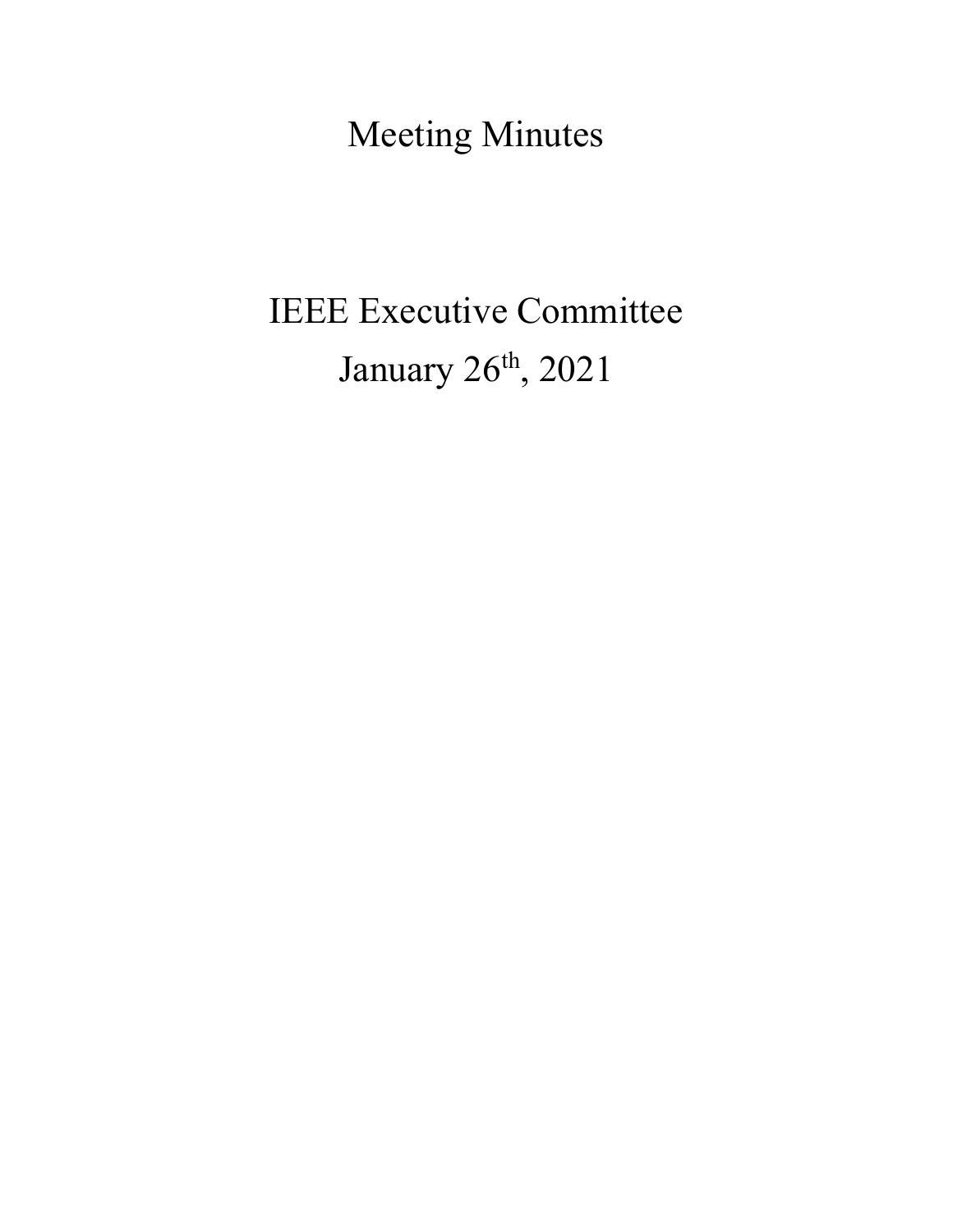

University of Saskatchewan IEEE Student Branch Meeting minutes for Jan 26, 2020 Page 2 of 6

### 1. CALL MEETING TO ORDER

Motion: Braeden Second: Leo

# 2. CALL FOR QUORUM

| <b>ABSENT</b> | <b>PRESENT</b>                   | <b>POSITION</b>                   | <b>MEMBER</b>                                            | <b>SIGNATURES</b> |
|---------------|----------------------------------|-----------------------------------|----------------------------------------------------------|-------------------|
|               | $\boldsymbol{x}$                 | Chair*                            | Alexandria Shields<br>(Lexie)                            |                   |
|               | $\mathbf{x}$                     | Vice Chair*                       | Jonathan Tu                                              |                   |
|               | $\mathbf{x}$                     | Finance Director*                 | Rafeh Khan                                               |                   |
|               | X                                | Academic Director*                | Devin Ramaswami                                          |                   |
|               | $\boldsymbol{x}$                 | Social Director*                  | Leo Blocka                                               |                   |
|               | $\mathbf{x}$                     | <b>Public Relations Director*</b> | <b>Austin Grismer</b>                                    |                   |
|               | $\mathbf{x}$                     | McNaughton Director*              | Braeden Leisler                                          |                   |
|               |                                  | <b>Illumination Director*</b>     | N/A                                                      |                   |
|               | $\mathbf{x}$                     | Community Outreach Director*      | Nate Berzolla                                            |                   |
|               | $\mathbf{x}$                     | Grad. Banquet Director*           | <b>Riley Stevenson</b>                                   |                   |
|               |                                  | <b>Robotics Coordinator</b>       | N/A                                                      |                   |
|               | $\mathbf{x}$                     | Discord Manager                   | Alex Bechtold                                            |                   |
|               | $\mathbf{x}$                     | Grad. Student Rep.                | Logan Markewich                                          |                   |
| X<br>X        | $\boldsymbol{x}$                 | Second Year Rep.                  | Gedeon Isezerano<br>Hasin Raihan<br>David John           |                   |
| X             | $\mathbf{x}$<br>$\boldsymbol{x}$ | Third Year Rep.                   | Alex Bechtold<br>Drew Johnston<br><b>Keaton Mollberg</b> |                   |
| X<br>x        |                                  | Fourth Year Rep.                  | Dayne Gawley<br>Dayton Haubrich                          |                   |

\* Indicates Officer positions entitled to vote and compose the "Executive Committee".

Executive Meetings are only to be attended by Executive members, the Class Representative Committee and any non-Executive individual(s) invited by the Branch Chair for official purposes (Constitution Article 9, Section 2).

Quorum for any Executive meeting is two-thirds of the Executive. No motions can be passed without quorum. With quorum, all motions may be passed by simple majority vote (Constitution Article 9, Section 4).

# 3. Accept meeting minutes from last meeting

Motion: Devin Result:Pass Against: 0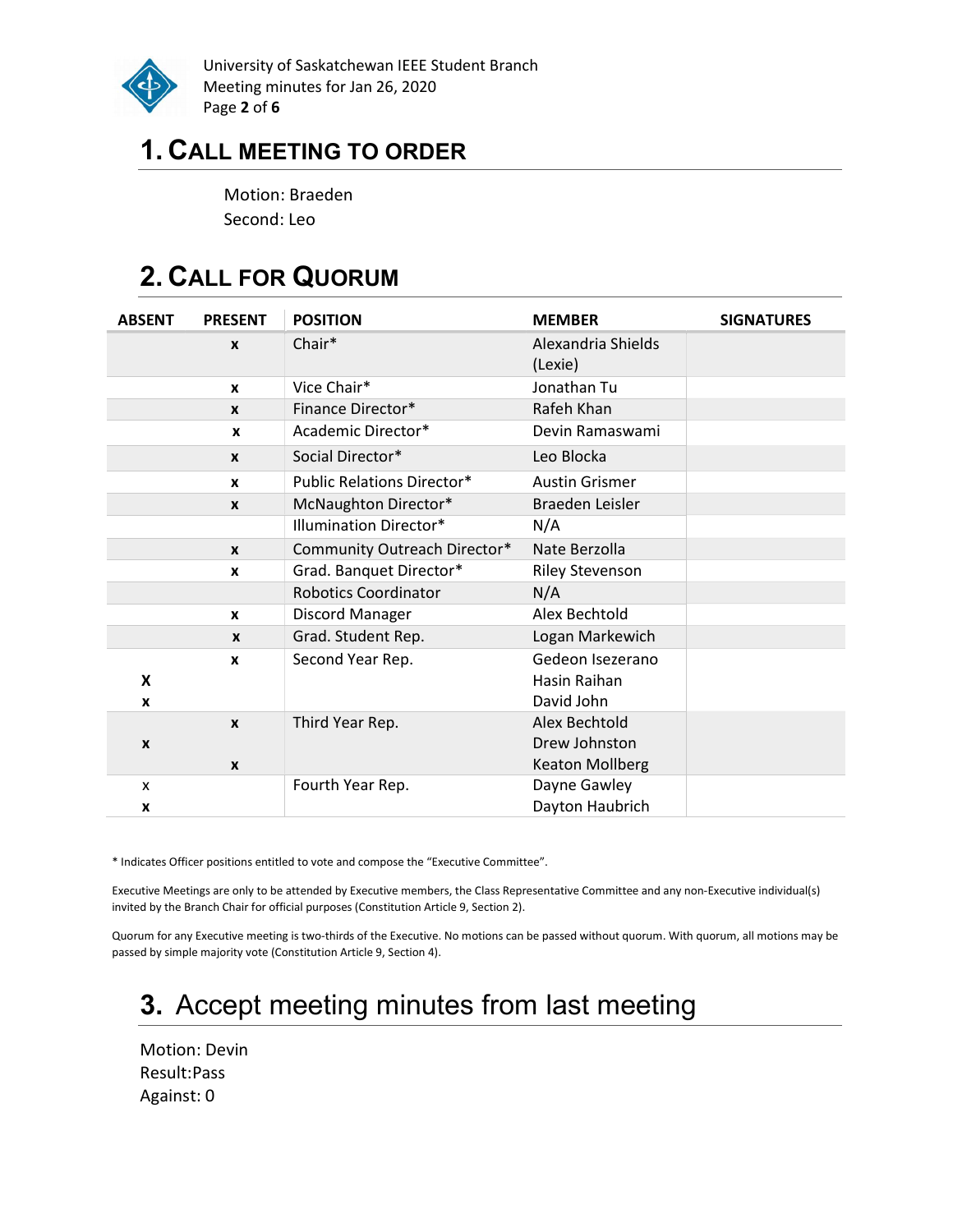

# 4. NEW BUSINESS

#### 4.1. Executive Items

#### **Chair**

- **Possible events that may happen next year** 
	- o Possibly second term prof and student events
	- o Big Bother Big Sisters event (gifting just like this year)
	- o Grad Banquet
	- o Illumination
- **Classes** 
	- o Classes going well
		- 4<sup>th</sup> year DSP
		- 3<sup>rd</sup> Year CME
		- **2<sup>nd</sup> Year Classes (more office hours)**
	- o Class going not as well
		- EE322 Difficult to see the board on recordings
- Nano Tech chapter meeting this Thursday
	- o Will forward email with the webex link

#### Vice Chair

- **Updated the website** 
	- o Updated all meeting minutes
	- o Added chapters section
	- o Updated Exec photos

#### Financial Director

- **EXECUTE:** Clothing sales finished
	- o 11 orders from 10 different people
	- o Could do a broader range of selection next time
- Reimbursement to Lexie for Discord Boosts of \$70.46
	- o Motion: Braeden
	- o Result: Pass
	- o Against: 1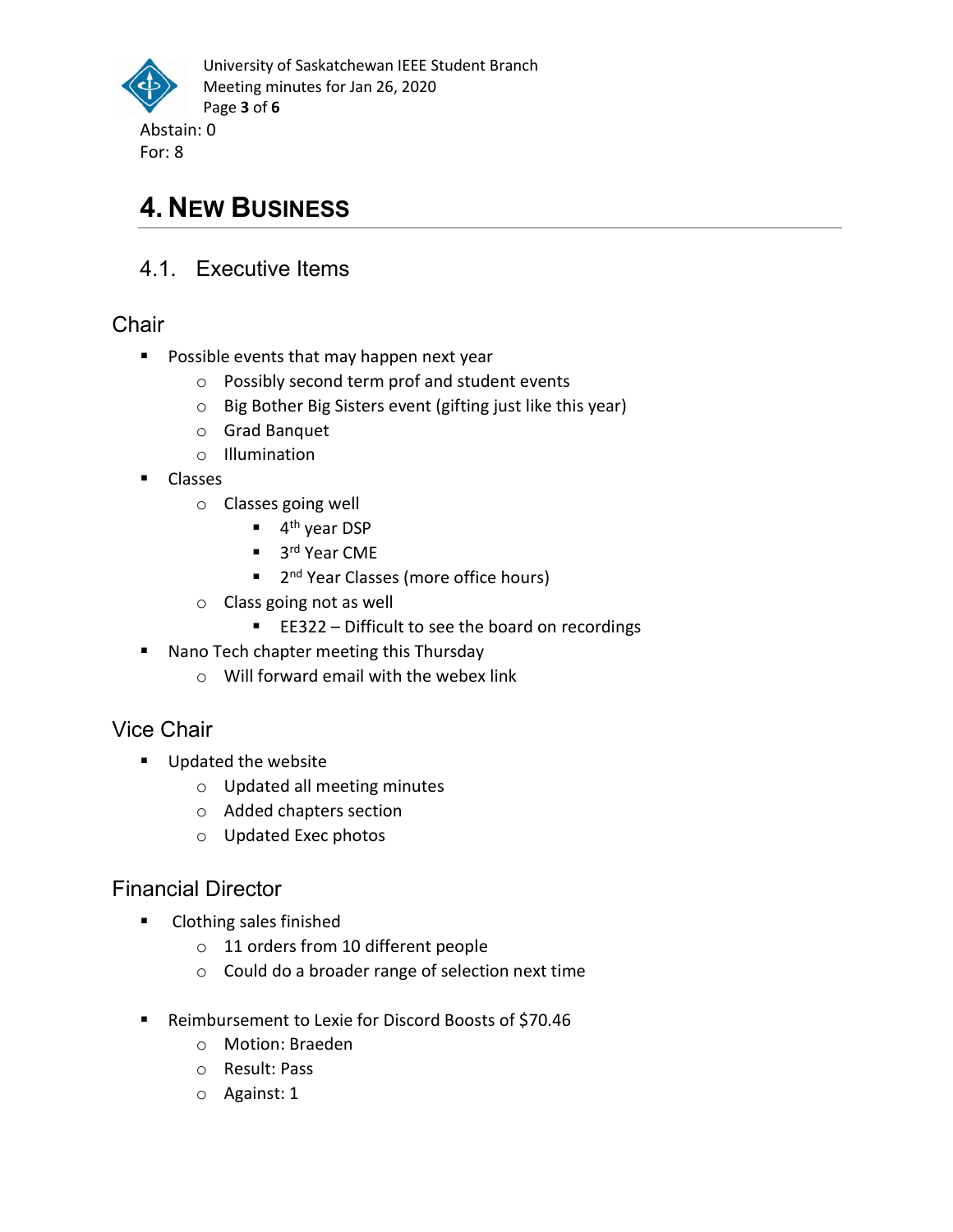

University of Saskatchewan IEEE Student Branch Meeting minutes for Jan 26, 2020 Page 4 of 6

- o Abstain:0
- o For: 7

#### Academic Director

- Interest in EE232, EE241, and EE382 tutorials
	- $\circ$  Lars, Chris, and Leo are lined up to give a tutorial for theses classes respectively
- Need Midterm dates

#### Social Director

- **Hose and Hydrant** 
	- o Appreciative that we are keeping them in mind for next year (when covid situation gets better)
- **Game night/Movie night this Friday** 
	- o Dayne will put out a poll for the movie
	- o Various games
- **Feb game night** 
	- o Possible date: Feb 26th

#### Public Relations Director

Will consistently put out the emails at the same time

#### McNaughton Director

■ Nothing to report

#### Illumination Director

- **Neeting yesterday** 
	- o Raynier will be temporarily represent PES
- March  $12<sup>th</sup> 1$  pm for the date
- **PES and Nano tech will be looking for speakers in their respective fields**
- College of Engineering Indigenous Mentorship Program has someone in mind for a speaker
- **EXECT** Lexie is currently looking for someone in Women in Engineering to be a speaker
- **Title of event: Illumination: Innovation and Inclusion**
- No entry cost due to it being online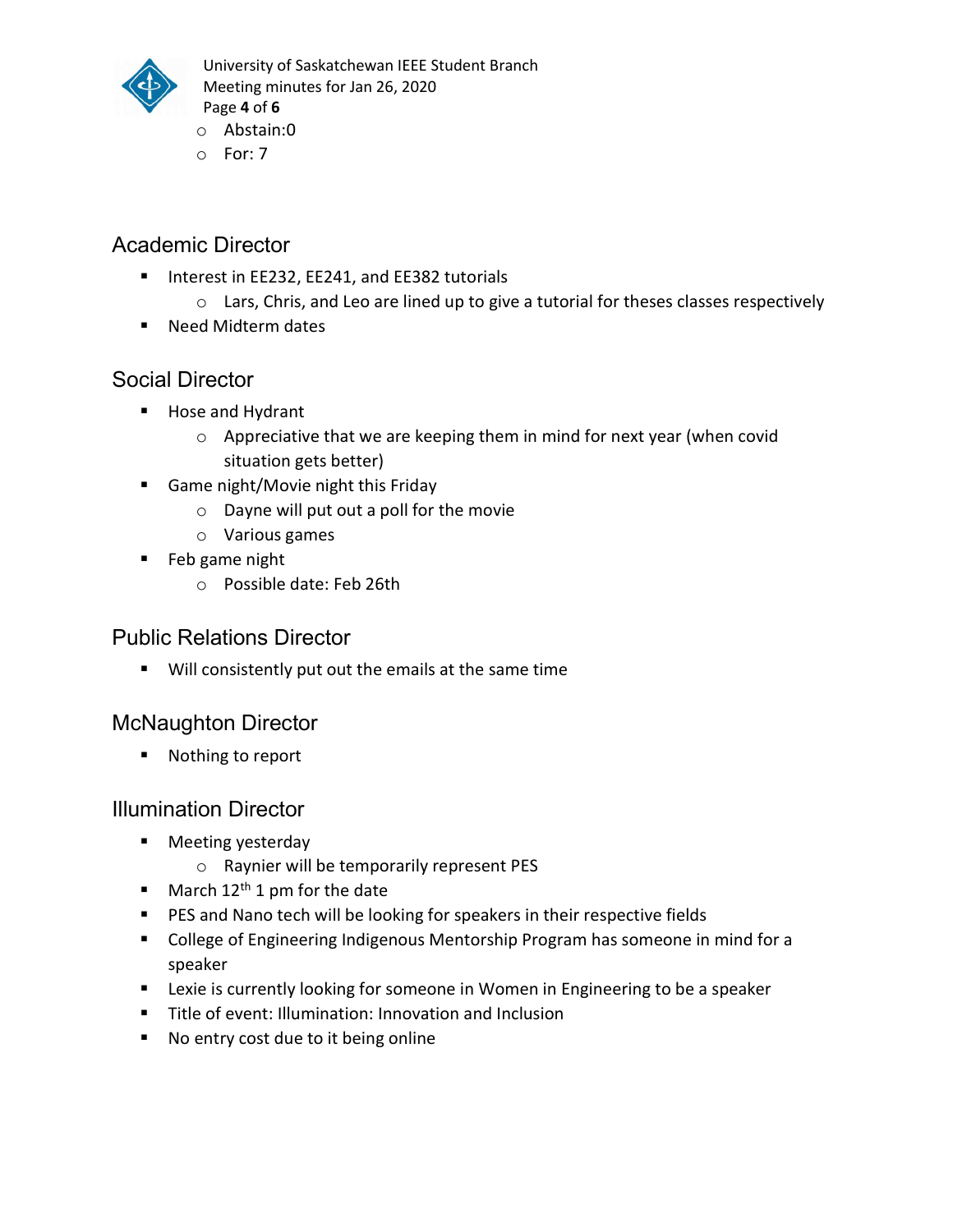

University of Saskatchewan IEEE Student Branch Meeting minutes for Jan 26, 2020 Page 5 of 6

#### Community Outreach Director

■ Nothing to report

#### Graduation Banquet Director

- **Finished up the survey, similar responses**
- Working with the other Grad banquet committee member to plan the virtual grad banquet

# SPECIAL COMMITTEE ITEMS

#### Social Committee

Will send out a poll soon for movie selection

#### Discord Manager

• Nothing to Report

## STUDENT REPRESENTATIVE COMMITTEE ITEMS

#### Graduate Student Representative

■ Nothing to Report.

#### Second Year Representative

■ Nothing to Report

#### Third Year Representative

■ Nothing to Report

#### Fourth Year Representative

■ Nothing to Report.

# 5. DISCUSSION

- $\blacksquare$  Exam Banks
	- o Third Year EE

Mostly been ignored